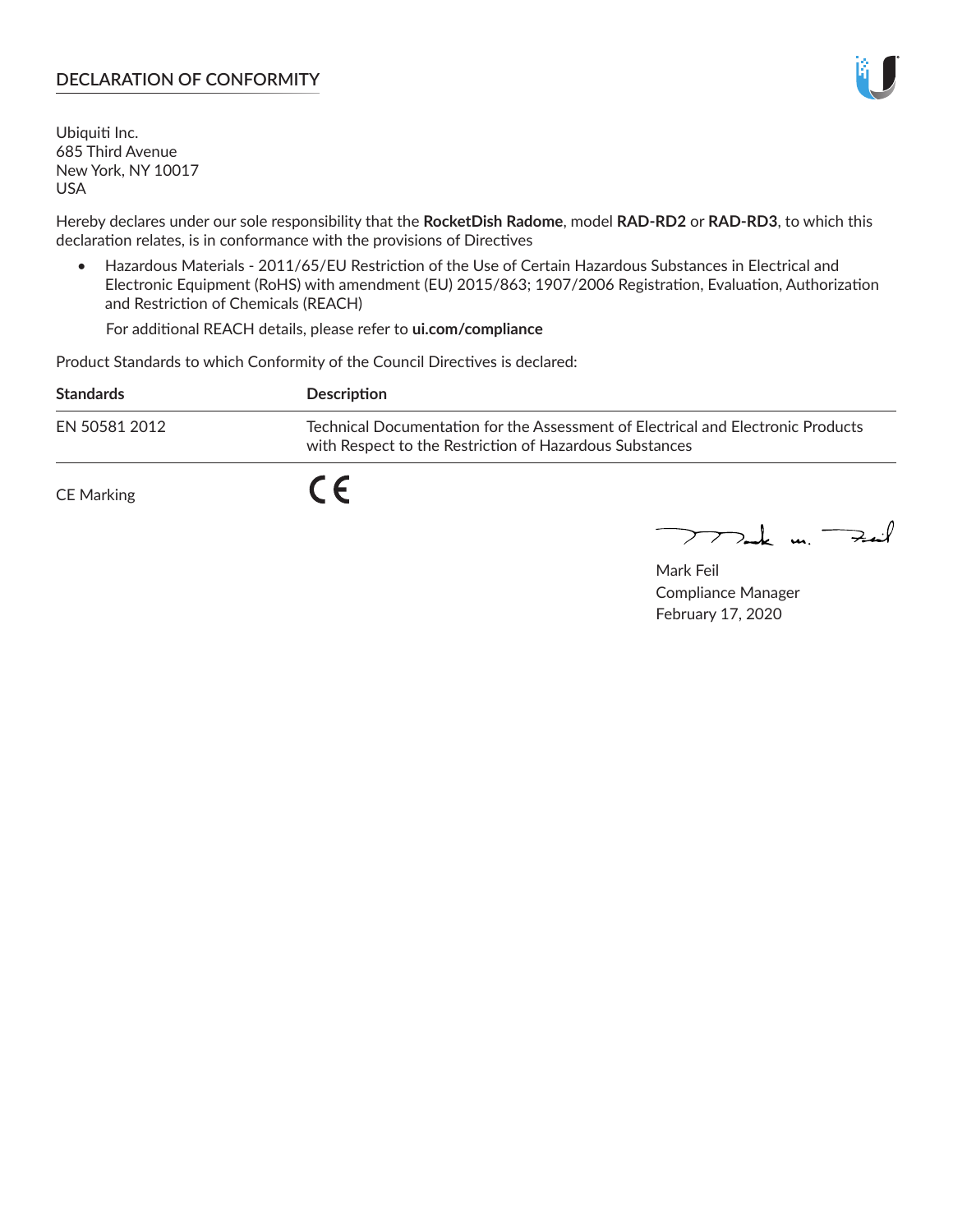# **DECLARATION OF CONFORMITY**



## **български** [Bulgarian]

С настоящото Ubiquiti декларира, че това устройство RAD-RD2/RAD-RD3 е в съответствие със съществените изисквания и други приложими разпоредби на Директиви (ЕС) 2015/863.

## **Hrvatski** [Croatian]

Ubiquiti ovim putem izjavljuje da je ovaj uređaj RAD-RD2/RAD-RD3 sukladan osnovnim zahtjevima i ostalim bitnim odredbama Direktiva (EU) 2015/863.

# **Čeština** [Czech]

Ubiquiti tímto prohlašuje, že toto RAD-RD2/RAD-RD3 zařízení, je ve shodě se základními požadavky a dalšími příslušnými ustanoveními směrnic (EU) 2015/863.

## **Dansk** [Danish]

Hermed, Ubiquiti, erklærer at denne RAD-RD2/RAD-RD3 enhed, er i overensstemmelse med de væsentlige krav og øvrige relevante krav i direktiver (EU) 2015/863.

## **Nederlands** [Dutch]

Hierbij verklaart Ubiquiti, dat deze RAD-RD2/RAD-RD3 apparaat, in overeenstemming is met de essentiële eisen en de andere relevante bepalingen van richtlijnen (EU) 2015/863.

### **English**

Hereby, Ubiquiti, declares that this RAD-RD2/RAD-RD3 device, is in compliance with the essential requirements and other relevant provisions of Directive (EU) 2015/863.

## **Eesti keel** [Estonian]

Käesolevaga Ubiquiti kinnitab, et antud RAD-RD2/RAD-RD3 seade, on vastavus olulistele nõuetele ja teistele asjakohastele sätetele direktiivide (EL) 2015/863.

### **Suomi** [Finnish]

Täten Ubiquiti vakuuttaa, että tämä RAD-RD2/RAD-RD3 laite, on yhdenmukainen olennaisten vaatimusten ja muiden sitä koskevien direktiivien (EU) 2015/863.

# **Français** [French]

Par la présente Ubiquiti déclare que l'appareil RAD-RD2/RAD-RD3, est conforme aux exigences essentielles et aux autres dispositions pertinentes des directives (UE) 2015/863.

# **Deutsch** [German]

Hiermit erklärt Ubiquiti, dass sich dieses RAD-RD2/RAD-RD3 Gerät, in Übereinstimmung mit den grundlegenden Anforderungen und den anderen relevanten Vorschriften der Richtlinien (EU) 2015/863 befindet.

# **Ελληνικά** [Greek]

Δια του παρόντος, Ubiquiti, δηλώνει ότι αυτή η συσκευή RAD-RD2/RAD-RD3, είναι σε συμμόρφωση με τις βασικές απαιτήσεις και τις λοιπές σχετικές διατάξεις των οδηγιών (ΕΕ) 2015/863.

### **Magyar** [Hungarian]

Ezennel Ubiquiti kijelenti, hogy ez a RAD-RD2/RAD-RD3 készülék megfelel az alapvető követelményeknek és más vonatkozó (EU) 2015/863 irányelvek rendelkezéseit.

### **Íslenska** [Icelandic]

Hér, Ubiquiti, því yfir að þetta RAD-RD2/RAD-RD3 tæki er í samræmi við grunnkröfur og önnur viðeigandi ákvæði tilskipana (ESB) 2015/863.

### **Italiano** [Italian]

Con la presente, Ubiquiti, dichiara che questo dispositivo RAD-RD2/RAD-RD3, è conforme ai requisiti essenziali ed alle altre disposizioni pertinenti delle direttive (UE) 2015/863.